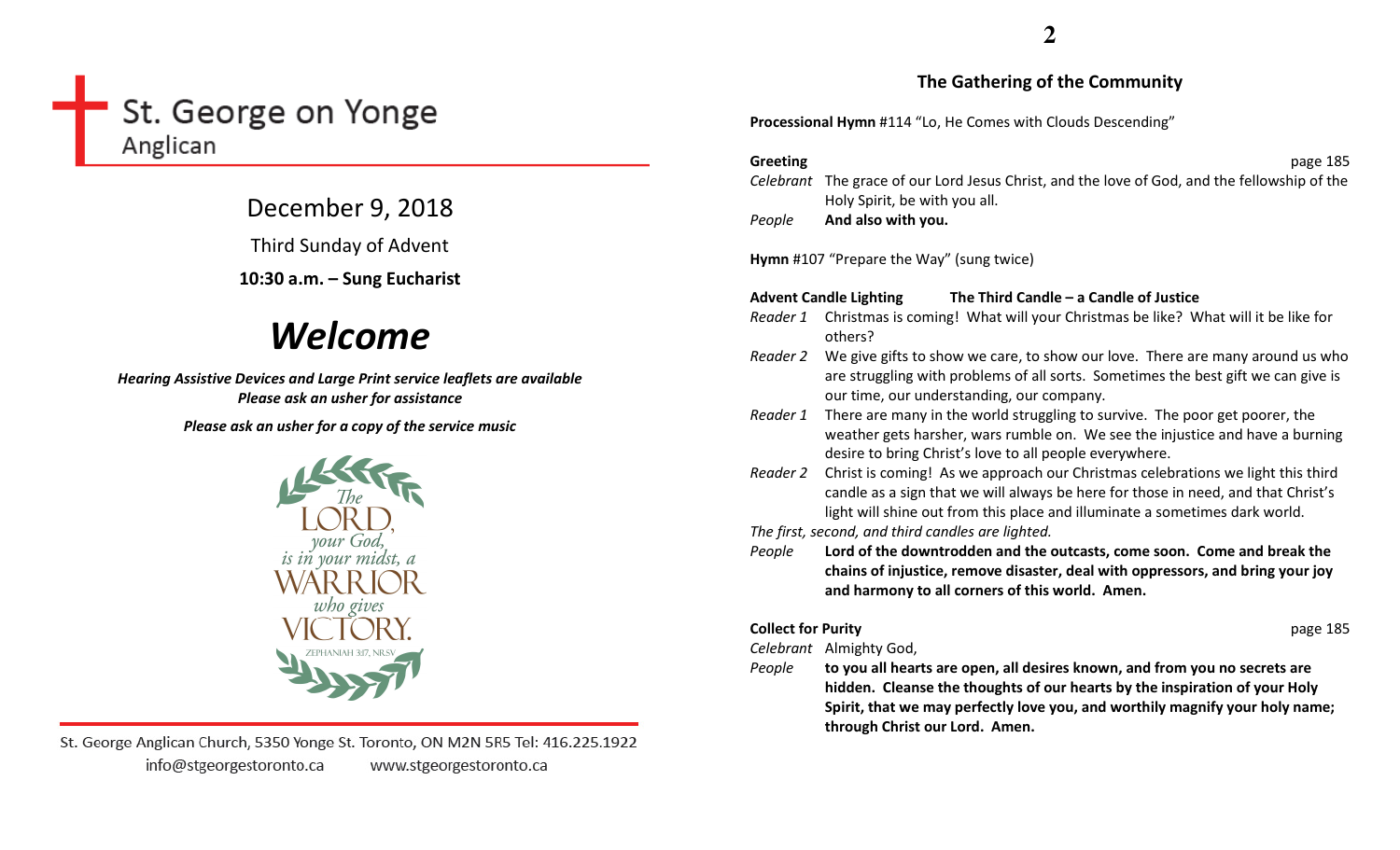**Kyrie Eleison** [Arranged by Michael Leach] Cantor Kyrie eleison. People Kyrie eleison. Kyrie eleison. Cantor Christe eleison. People Christe eleison. Christe eleison. Cantor Kyrie eleison. PeopleKyrie eleison. Kyrie eleison.

#### Collect of the Day

Celebrant Let us pray.

People God of power and mercy, you call us once again to celebrate the coming of your Son. Remove those things which hinder love of you, that when he comes, he may find us waiting in awe and wonder for him who lives and reigns with you and the Holy Spirit, one God, now and for ever. Amen.

## The Proclamation of the Word

First Reading: Zephaniah 3:14–20

Reader A reading from the Book of Zephaniah.

 $14$  Sing aloud, O daughter Zion;

shout, O Israel!

Rejoice and exult with all your heart,

O daughter Jerusalem!

 $^{15}$ The Lord has taken away the judgements against you,

he has turned away your enemies.

The king of Israel, the Lord, is in your midst;

you shall fear disaster no more.

 $^{16}$ On that day it shall be said to Jerusalem: Do not fear, O Zion;

do not let your hands grow weak.

 $^{17}$ The Lord, your God, is in your midst,

a warrior who gives victory;

he will rejoice over you with gladness,

he will renew you in his love;

he will exult over you with loud singing

 $18$  as on a day of festival.

I will remove disaster from you,

so that you will not bear reproach for it.

**4**

 $19$  I will deal with all your oppressors at that time. And I will save the lame and gather the outcast, and I will change their shame into praise and renown in all the earth.  $^{20}$  At that time I will bring you home, at the time when I gather you; for I will make you renowned and praised among all the peoples of the earth, when I restore your fortunes before your eyes, says the Lord. Reader The Word of the Lord.

PeopleThanks be to God.

#### Canticle 3 (Isaiah 12:2–6)

 The First Song of Isaiah: Ecce DeusArrangement by Christopher L. Webber

Tune Hymn #14 Tallis's Canon

- 1 Surely, it is God who saves me, And I will trust him without fear: My stronghold and my sure defense, My Savior who is always near.
- 2 Draw water from salvation's springs, And on that day your joy proclaim, Give thanks to God, make known his deeds, And call upon his holy Name.

#### 3 Exalt God's Name, for he has done Great things, and sing his praises well; Zion, ring out your joy for him, The Holy One of Israel.

4 All glory to the Father, Son, And to the Holy Spirit be; As from the first it was, is now, And will be for eternity.

Reader A reading from the Letter of Paul to the Philippians.

 $4$  Rejoice in the Lord always; again I will say, Rejoice.  $5$  Let your gentleness be known to everyone. The Lord is near. <sup>6</sup>Do not worry about anything, but in everything by prayer and supplication with thanksgiving let your requests be made known to God.  $\mathrm{^{7}}$  And the peace of God, which surpasses all understanding, will guard your hearts and your minds in Christ Jesus.

Reader The Word of the Lord. PeopleThanks be to God.

Second Reading: Philippians 4:4–7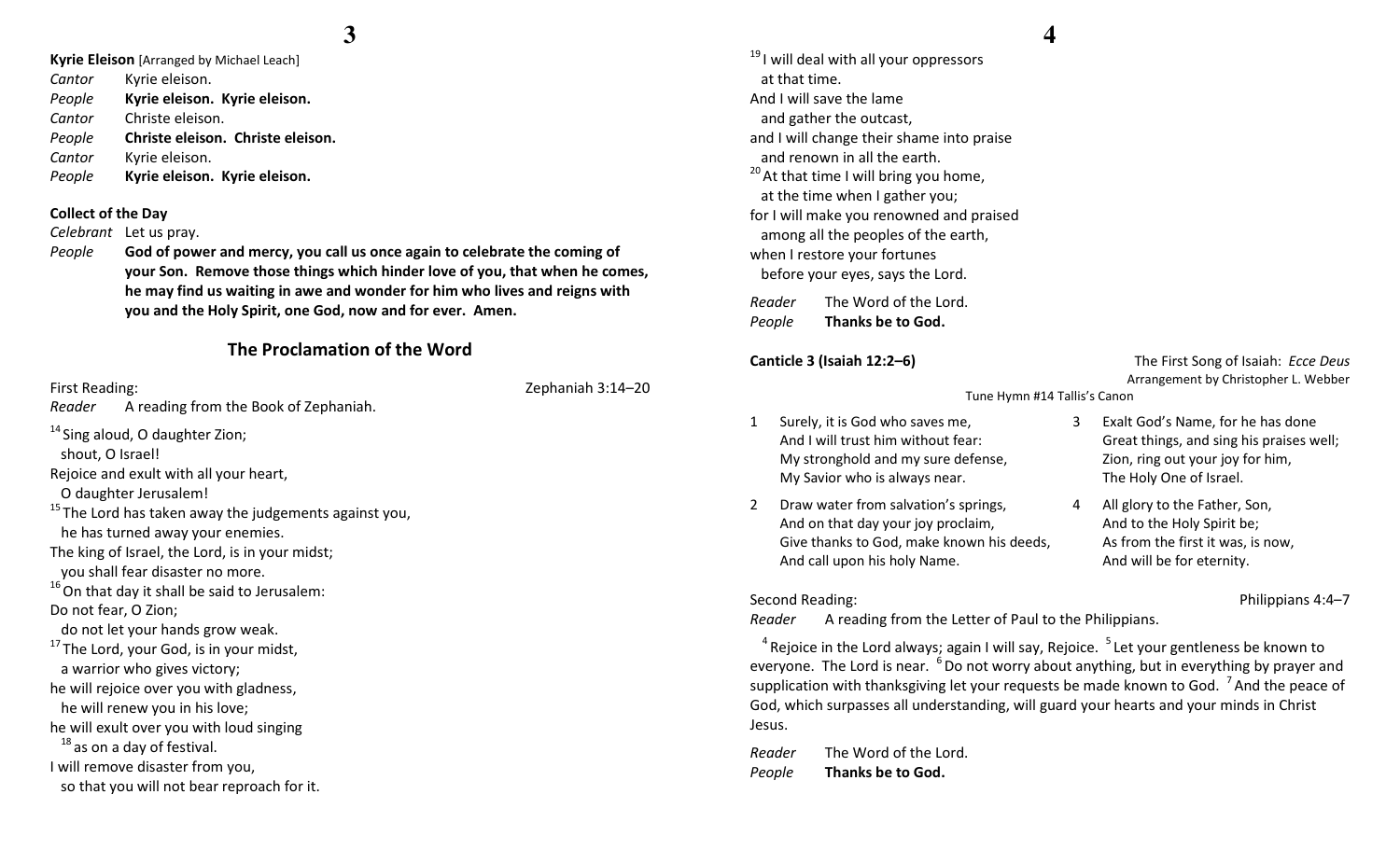Gradual Hymn #94 "Wait for the Lord, Whose Day Is Near"

Holy Gospel: Luke 3:7–18

Deacon The Lord be with you.

PeopleAnd also with you.

Deacon The Holy Gospel of our Lord Jesus Christ according to Luke.

PeopleGlory to you, Lord Jesus Christ.

 $<sup>7</sup>$  John said to the crowds that came out to be baptized by him, "You brood of vipers! Who</sup> warned you to flee from the wrath to come?  $8$  Bear fruits worthy of repentance. Do not begin to say to yourselves, 'We have Abraham as our ancestor;' for I tell you, God is able from these stones to raise up children to Abraham.  $^9$  Even now the axe is lying at the root of the trees; every tree therefore that does not bear good fruit is cut down and thrown into the fire."

 $^{10}$  And the crowds asked him, "What then should we do?"  $^{11}$  In reply he said to them, "Whoever has two coats must share with anyone who has none; and whoever has food must do likewise."  $12$  Even tax-collectors came to be baptised, and they asked him, "Teacher, what should we do?"  $13$  He said to them, "Collect no more than the amount prescribed for you."  $14$  Soldiers also asked him, "And we, what should we do?" He said to them, "Do not extort money from anyone by threats or false accusation, and be satisfied with your wages."

 $15$ As the people were filled with expectation, and all were questioning in their hearts concerning John, whether he might be the Messiah,  $^{16}$  John answered all of them by saying, "I baptise you with water; but one who is more powerful than I is coming; I am not worthy to untie the thong of his sandals. He will baptise you with the Holy Spirit and fire.  $17$  His winnowing-fork is in his hand, to clear his threshing-floor and to gather the wheat into his granary; but the chaff he will burn with unquenchable fire."

 $^{18}$  So, with many other exhortations, he proclaimed the good news to the people.

Deacon The Gospel of Christ. PeoplePraise to you, Lord Jesus Christ.

Sermon

A time for silent reflection is kept.

# **6**

The Apostles' Creedd by a page 189 Celebrant Let us confess the faith of our baptism, as we say,

People I believe in God, the Father almighty, creator of heaven and earth. I believe in Jesus Christ, his only Son, our Lord. He was conceived by the power of the Holy Spirit and born of the Virgin Mary. He suffered under Pontius Pilate, was crucified, died, and was buried. He descended to the dead. On the third day he rose again. He ascended into heaven, and is seated at the right hand of the Father. He will come again to judge the living and the dead. I believe in the Holy Spirit, the holy catholic Church, the communion of saints, the forgiveness of sins, the resurrection of the body, and the life everlasting. Amen.

### The Prayers of the People

Leader In joyful expectation, we pray. PeopleLord Jesus, come soon!

#### Confession and Absolution

 page 191 Celebrant Dear friends in Christ, God is steadfast in love and infinite in mercy; he welcomes sinners and invites them to his table. Let us confess our sins, confident in God's forgiveness.

Silence is kept.

#### Celebrant Most merciful God,

- People we confess that we have sinned against you in thought, word, and deed, by what we have done, and by what we have left undone. We have not loved you with our whole heart; we have not loved our neighbours as ourselves. We are truly sorry and we humbly repent. For the sake of your Son Jesus Christ, have mercy on us and forgive us, that we may delight in your will, and walk in your ways, to the glory of your name. Amen.
- Celebrant Almighty God have mercy upon you, pardon and deliver you from all your sins, confirm and strengthen you in all goodness, and keep you in eternal life; through Jesus Christ our Lord. Amen.

#### The Peace

e behavior of the contract of the contract of the contract of the contract of the contract of the contract of the contract of the contract of the contract of the contract of the contract of the contract of the contract of Celebrant The peace of the Lord be always with you. PeopleAnd also with you.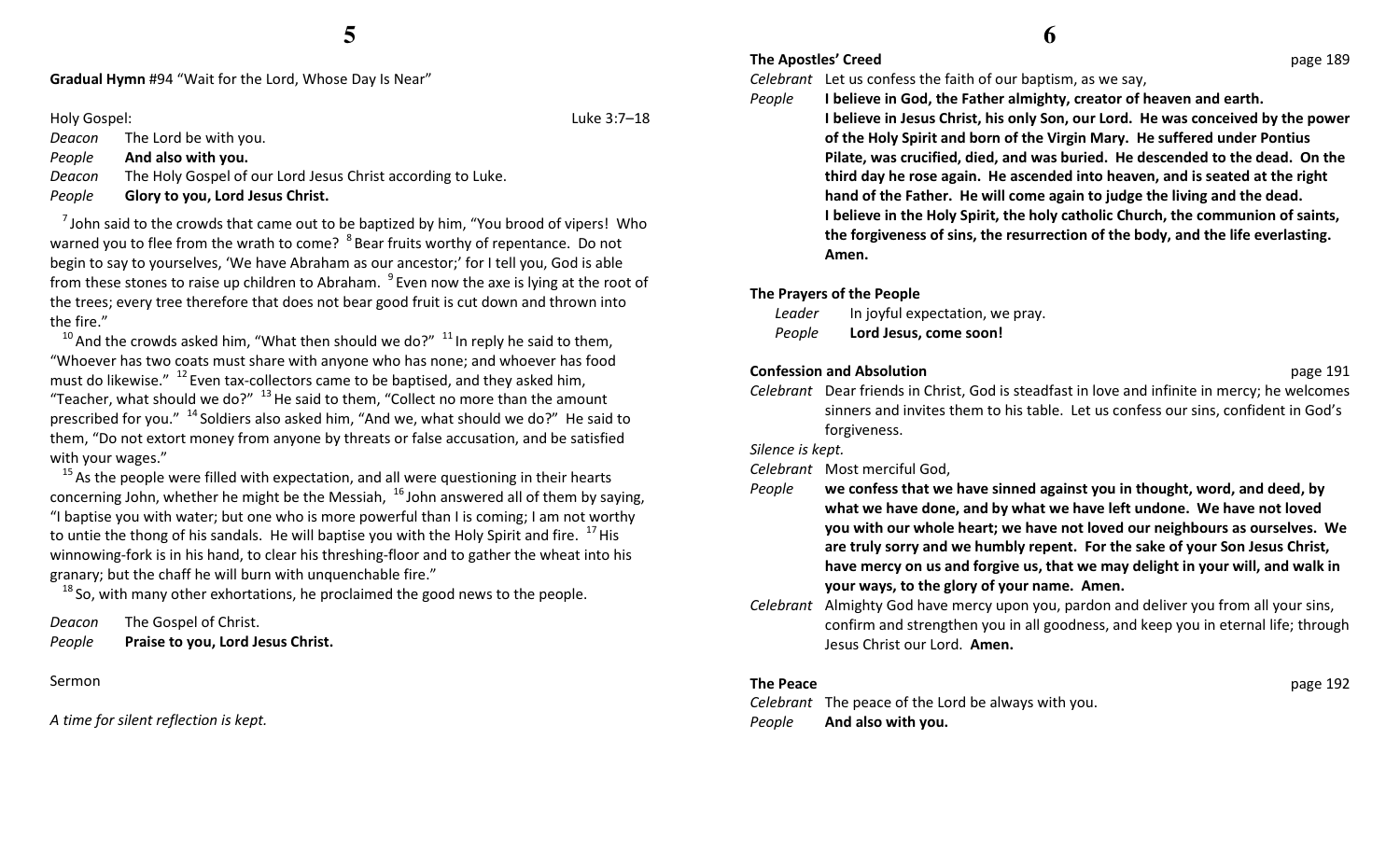#### The Celebration of the Eucharist

Offertory Hymn #111 "Herald! Sound the Note of Judgement"

#### The Prayer over the Gifts

Celebrant Let us pray.

People God of hope, renew in us the joy of your salvation and make us a living sacrifice to you, for the sake of Jesus Christ our Lord. Amen.

Eucharistic Prayer #3 $\overline{3}$  page 198 Proper Preface Advent page 219 Celebrant The Lord be with you. People And also with you. Celebrant Lift up your hearts. People We lift them to the Lord. Celebrant Let us give thanks to the Lord our God.

PeopleIt is right to give our thanks and praise.

Celebrant Blessed are you, gracious God, creator of heaven and earth; we give you thanks and praise through Jesus Christ our Lord, who in the fullness of time came among us in our flesh, and opened to us the way of salvation. Now we watch for the day when he will come again in power and great triumph to judge this world, that we, without shame or fear, may rejoice to behold his appearing. Therefore we praise you, joining our voices with angels and archangels and with all the company of heaven, who for ever sing this hymn to proclaim the glory of your name.

PeopleHymn

#722

Lord God of power and might, heaven and earth are full, full of your glory. Hosanna, hosanna, hosanna hosanna in the highest. Blessèd is he who comes, who comes in the name of the Lord. Hosanna, hosanna, hosanna

Holy, holy, holy Lord,

hosanna in the highest.

- Celebrant We give thanks to you, Lord our God, for the goodness and love you have made known to us in creation; in calling Israel to be your people; in your Word spoken through the prophets; and above all in the Word made flesh, Jesus your Son. For in these last days you sent him to be incarnate from the Virgin Mary, to be the Saviour and Redeemer of the world. In him, you have delivered us from evil, and made us worthy to stand before you. In him, you have brought us out of error into truth, out of sin into righteousness, out of death into life. On the night he was handed over to suffering and death, a death he freely accepted, our Lord Jesus Christ took bread; and when he had given thanks to you, he broke it, and gave it to his disciples, and said, "Take, eat: this is my body which is given for you. Do this for the remembrance of me." After supper he took the cup of wine; and when he had given thanks, he gave it to them, and said, "Drink this, all of you: this is my blood of the new covenant, which is shed for you and for many for the forgiveness of sins. Whenever you drink it, do this for the remembrance of me." Therefore, Father, according to his command, Peoplewe remember his death, we proclaim his resurrection, we await his coming in
- glory;
- Celebrant and we offer our sacrifice of praise and thanksgiving to you, Lord of all; presenting to you, from your creation, this bread and this wine.

We pray you, gracious God, to send your Holy Spirit upon these gifts, that they may be the sacrament of the body of Christ and his blood of the new covenant. Unite us to your Son in his sacrifice, that we, made acceptable in him, may be sanctified by the Holy Spirit.

In the fullness of time, reconcile all things in Christ, and make them new, and bring us to that city of light where you dwell with all your sons and daughters; through Jesus Christ our Lord, the firstborn of all creation, the head of the Church, and the author of our salvation;

by whom, and with whom, and in whom, in the unity of the Holy Spirit, all honour and glory are yours, almighty Father, now and for ever. Amen.

#### The Lord's Prayer [Hymn #684]

Celebrant As our Saviour taught us, let us pray,

People Our Father, who art in heaven, hallowèd be thy name, thy kingdom come, thy will be done, on earth as it is in heaven. Give us this day our daily bread. And forgive us our trespasses, as we forgive them who trespass against us. And lead us not into temptation, but deliver us from evil. For thine is the kingdom, the power, and the glory, for ever and ever. Amen.